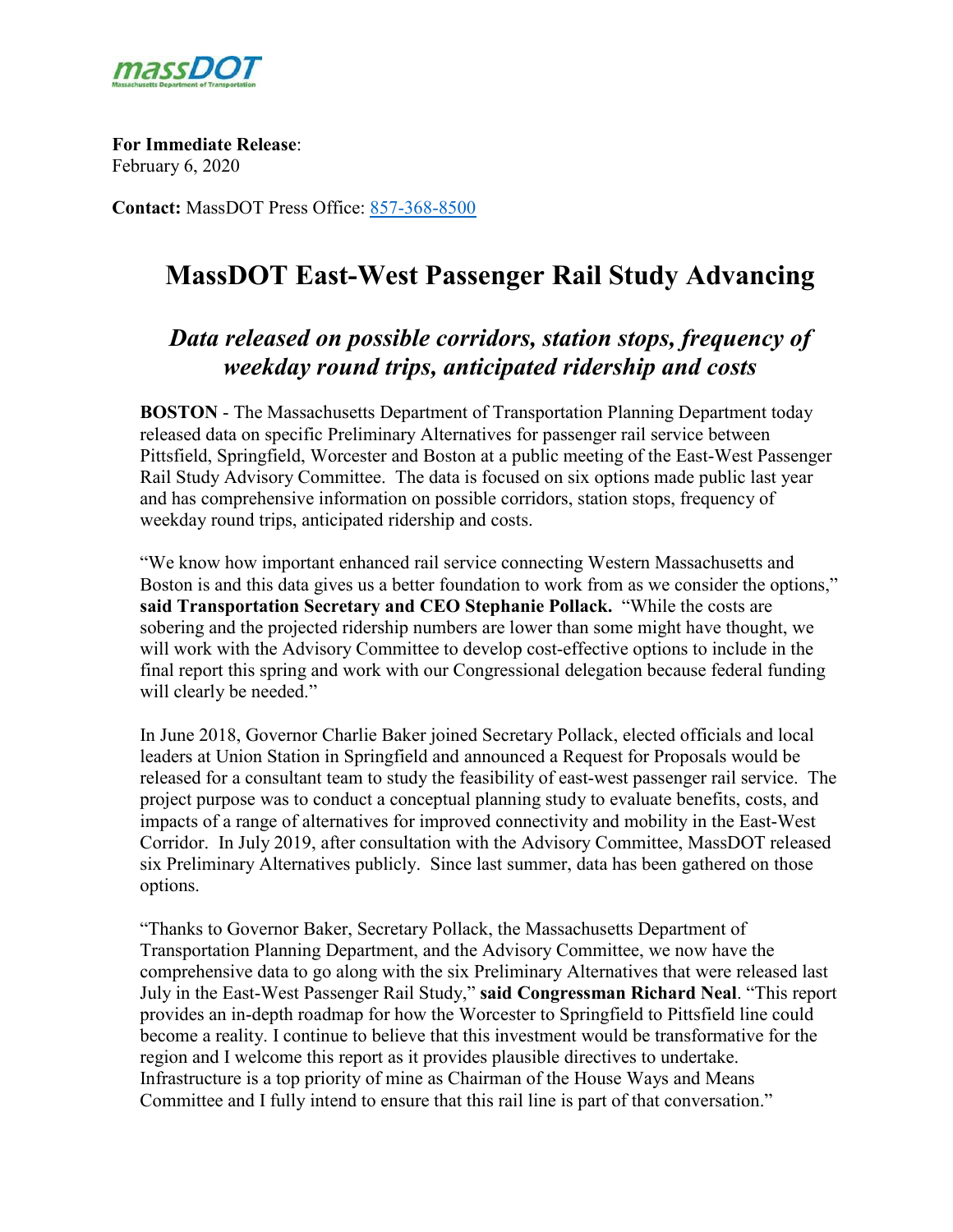

"East-West rail would transform our Commonwealth and redefine what is possible for economic development and growth – not just in Worcester and the Pioneer Valley, but in Boston, too," **said Congressman Jim McGovern.** "I am thankful that MassDOT is taking this study seriously and moving forward to turn ideas into action."

At the current time, only Amtrak runs passenger train service which is continuous between the state of New York and Boston, and this service is one roundtrip daily, with the train stopping in Pittsfield, Springfield, Worcester, Framingham, and in Boston at Lansdowne, Back Bay and South Station.

The MassDOT data released today focused on the six Preliminary Alternatives, and specific data points. For example, for the shortest travel time of any alternative between Springfield and Boston, the travel time is 1:19 and for the trip between Worcester and Boston, the shortest travel time for any of the six alternatives is 44 minutes. The shortest estimated travel time between Pittsfield and Boston is 2:18.

Included in all cost considerations for the alternatives are track improvements, signals, controls, new or improved stations, storage yard, site work, communications, right of way acquisition and relocation, 35 percent construction contingency, 10 per cent unallocated contingency, and other items. Cost projections are made for the year 2020. All ridership projections are for the year 2040, allowing for service to have been well-established.

#### Alternative 1

This alternative would establish new passenger train service between Springfield and Worcester on the CSX rail line and requires double-tracking of single-track segments. It is within a shared rail corridor, utilizes the existing alignment, and includes a new station stop in Palmer. This alternative involves a bus connection between Pittsfield and Springfield and would have passengers travel on the MBTA Worcester Line between Worcester and Boston. Additional information:

- Frequency of weekday round trips: up to 4
- Anticipated daily one-way boardings is 36 individuals and anticipated annual oneway boardings is 11,150 individuals.
- Capital costs: \$1.9885 billion.
- Annual operations and maintenance: \$27.4 million.

#### Alternative 2

This alternative is for new train service between Springfield and Boston, using the CSX rail line between Springfield and Worcester and using MassDOT's rail corridor between Worcester and Boston. This would require double-tracking of single-track segments between Springfield and Worcester. It is within a shared rail corridor, utilizes the existing alignment, and includes a new station stop in Palmer. Station stops include Springfield, Palmer, Worcester, Lansdowne, Back Bay and South Station. This alternative involves a bus connection between Pittsfield and Springfield. Additional information:

• Frequency of weekday round trips: up to 6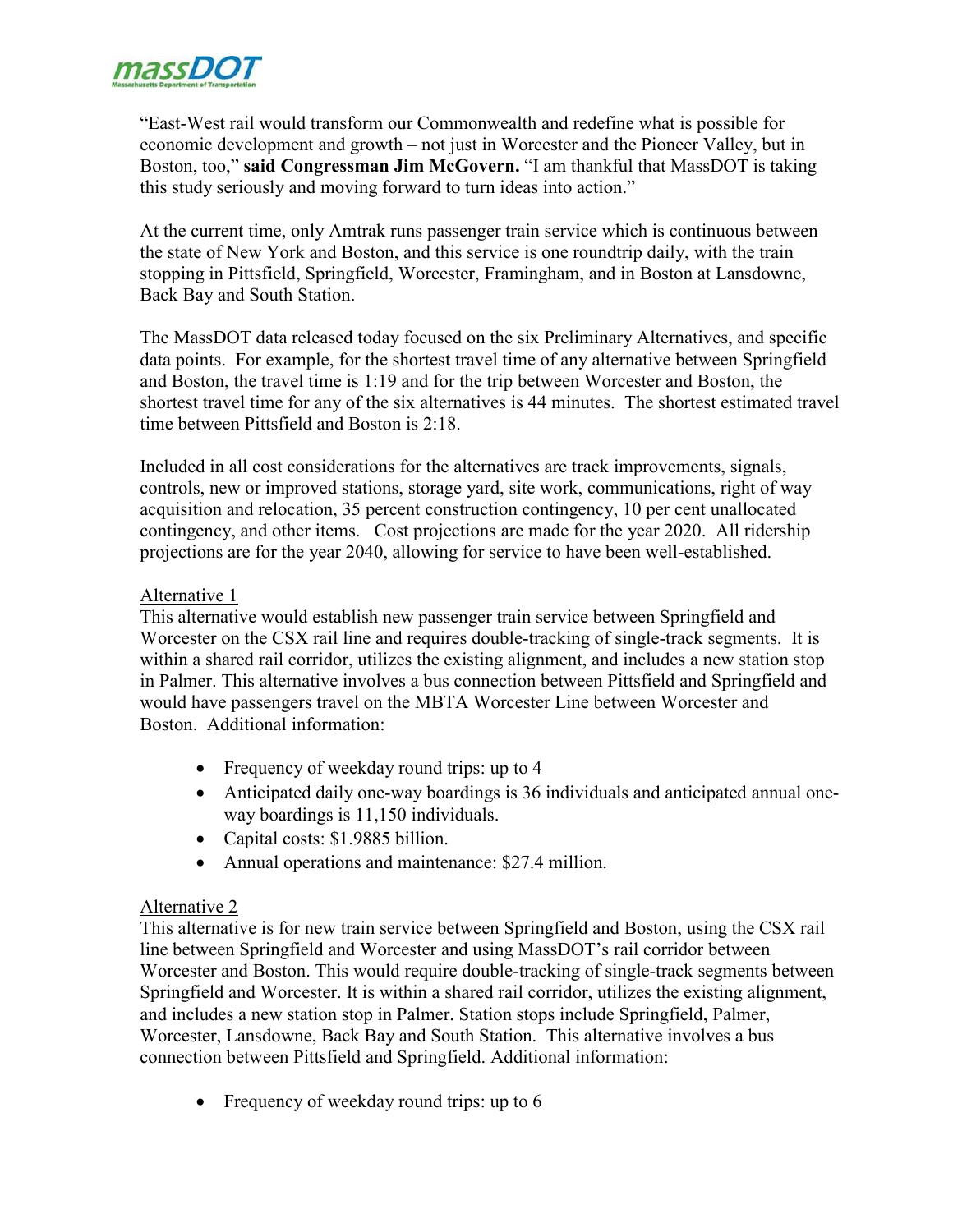

- Anticipated daily one-way boardings is 158 individuals and anticipated annual one-way annual boardings is 48,000 individuals.
- Capital costs: \$2.1221 billion.
- Annual operations and maintenance: \$41.8 million.

#### Alternative 3

This alternative is for new train service between Pittsfield and Boston, using CSX rail line between Pittsfield and Worcester and then MassDOT's rail corridor between Worcester and Boston. This alternative requires double-tracks. It is within a shared rail corridor, utilizes the existing alignment, and includes station stops in Pittsfield, Chester, Springfield, Palmer, Worcester, Lansdowne, Back Bay, and South Station. Additional information:

- Frequency of weekday round trips: up to 7
- Anticipated daily one-way boardings is 238 individuals and anticipated annual one-way boardings is 72,250 individuals.
- Capital costs: \$3.2133 billion.
- Annual operations and maintenance: \$51.6 million.
- Maximum speed: higher than alternatives 1 and 2.

## Alternative 4

This alternative is for service between Pittsfield and Boston on trains on a new alignment, meaning the trains would need their own new track. Stations stops: Pittsfield, Chester, Springfield, Palmer, Worcester, Lansdowne, Back Bay and South Station. Additional information:

- Frequency of weekday round trips: up to 9
- Anticipated daily one-way boardings is 387 individuals and anticipated annual one-way boardings is 117,100 individuals.
- Capital costs: \$4.1305 billion.
- Annual operations and maintenance: \$65.7 million.
- Maximum speed: higher than alternatives 1, 2 and 3.

## Alternative 5

This alternative is for new train service between Springfield and Boston on a new alignment, (similar to Alternative 4), meaning the trains would use their own new track. For this alternative, customers would travel by bus between Pittsfield and Springfield. Key segments east of Springfield would need realignment to straighten tight curves. Additional information:

- Frequency of weekday round trips: up to 9
- Anticipated daily one-way boardings is 381 individuals and anticipated annual one-way boardings is 115,050 individuals.
- Capital costs: \$5.1813 billion.
- Annual operations and maintenance: \$49.0 million.
- Maximum speed: higher than alternatives 1, 2 and 3.